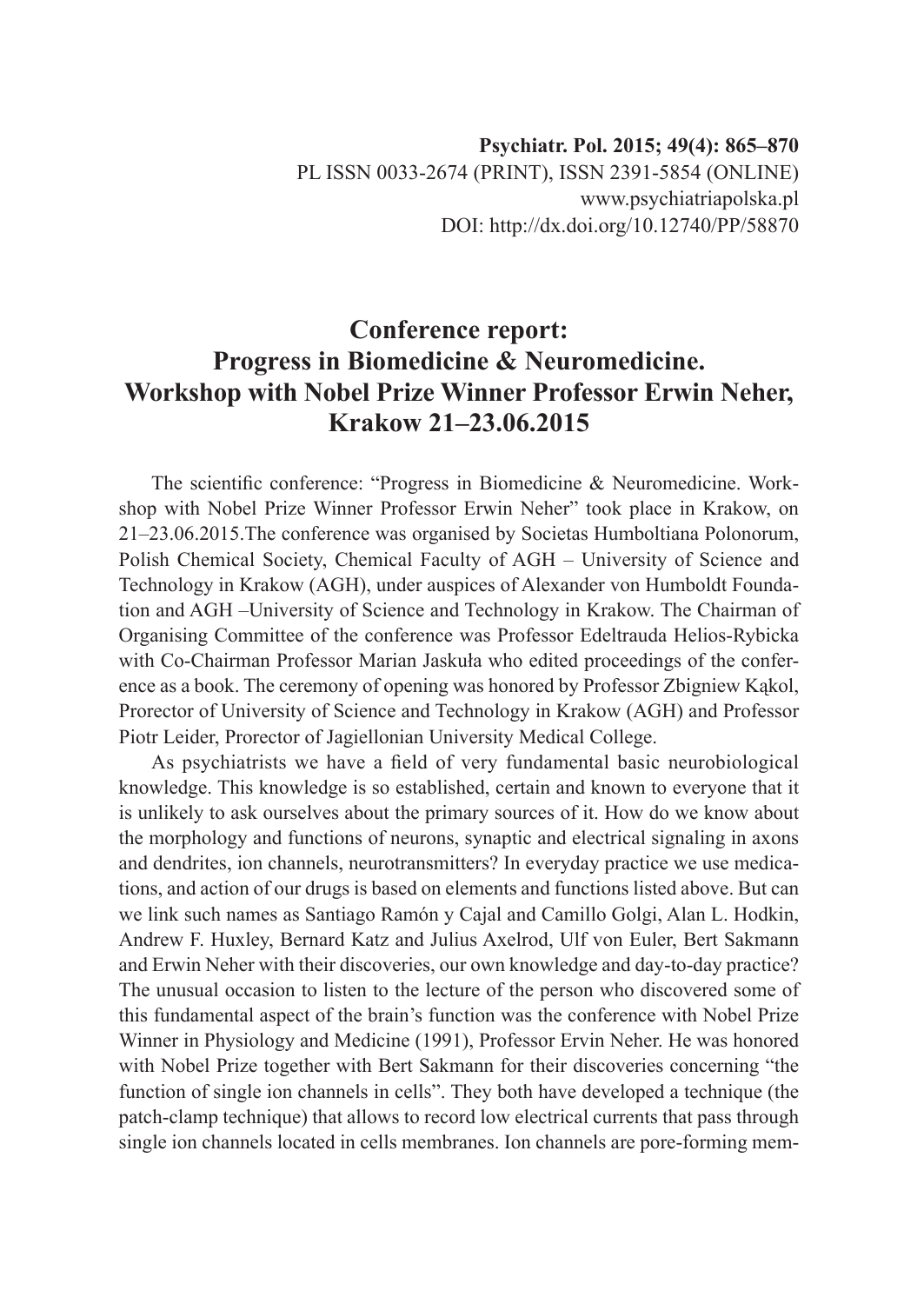brane proteins whose functions include establishing a resting membrane potential, shaping action potentials and other electrical signals by gating the flow of ions across the cell membrane. Prof Ervin Neher (born in 1944) is actually director at Max Planck Institute for Biophysical Chemistry in Göttingen.

The lecture of Professor Ervin Neher "Ion channels: their discovery, their function and their role in disease" started with the review of the history of research on bioelectricity. He recalled such names as Santiago Ramón y Cajal who studied and described the morphology of neurons. In early 1950s Alan L. Hodgkin and Andrew F. Huxley were able to show that the nerve impulse is carried by permeability changes of its membrane and fluxes of cations: sodium (+NA) and potassium (+K). The presentation of Prof. Neher was based on the reflection: "we did not expect that results of our research will be so important for future of science and medicine". According to him when he and Bert Sakmann started to address the question what causes permeability changes, they thought that there is about 5–10 kinds of ion channels and that an answer would resolve not more than an issue related to nerve excitability. They wanted to prove that ion channels in the nerve membrane open and close in order to provide the precisely timed current pulses, that make nerve impulse go. Now there are known about 300 kinds of ion channels and researches revealed that ion channels are present in basically all cell types of body and they fulfil a variety of functions. They are present in our sensory organs, where they transduce smell, taste, sound and temperature as well as in kidney, heart and bones. Ion channels as regulators of cell functions turned out to be prime targets for pharmacological interventions, and by interaction between the drug and ion channels all over the body drugs are able to inhibit or stimulate the functions of organs. Ion channels are also important when considering different pathologies, and for example it is important which kind of ion channel is involved in pathophysiology the arrhythmias of the heart. Professor Neher concluded that the testing of candidate molecules for new drugs using human cell lines may give better clues for their success in clinical trial than current methods.

The next speaker Professor Jerzy Vetulani reported the results and history of discoveries of the 2104 in the field of physiology and medicine. First he described how important it is to compose the scientific results to make discovery and the importance of scientific intuition and un-conscious processing of information that is a basis of discoveries made by sudden deep insight into the nature of observed phenomena. The Nobel prize in 2014 went to John O'Keefe and Edvard Moser and May-Britt Moser for their discoveries in answering the question: how we know where we are and how we navigate in space. There is deep philosophical problem hidden in that question, that is contradictory opinion of Locke and Hume on the one side and Kant on the other (do mind know about the position of the organism on the basis of sensory perceptions or inborn categories). Experimental research on space perception was initiated by Edward C. Tolman's studies on animal navigation in 1930's and 1940's.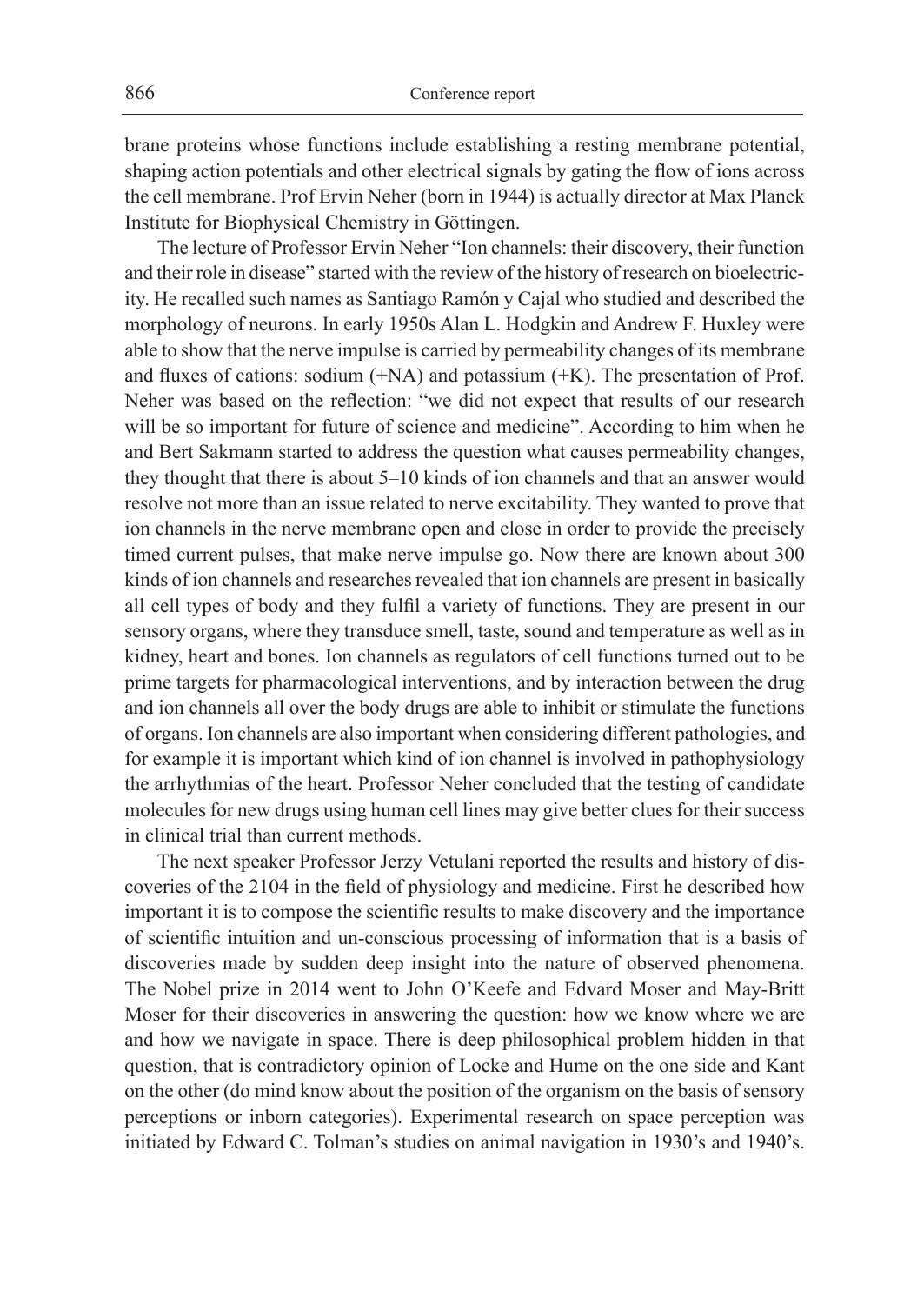He suggested that animal formed a cognitive map of surroundings. The knowledge about the nature of those maps started with studies of John O'Keefe on single cells activities in rat hippocampus. He discovered "place cells", that firm a system in which particular neurons are active when the animal approaches a given place, Head direction cell were discovered by J.B. Rank in 1984. These cells fire when the head is directed toward one of chosen environmental markers in space. The third type of cells, grid cells were discovered by Edvard and May-Britt Moser. Grid cells are activated when an animal enters a particular place in space, regardless the presence or absence of objects. They for a hexagonal grid projected by the animal on space, like cartographic grid of meridians on a map. The border cell fire when the animal is close to the borders of proximal environment. The far-reaching significance of those results transcendent the realm of physiology and medicine and answers some philosophical questions about our understanding of the word.

Lecture of Professor Dominika Dudek, entitled "Brain and mind – duality or unity" was devoted to the very fundamental in our way of thinking problem of unity/ duality between mind and brain. In the first part of her presentation she described the history of attitudes toward people with mental disorders in western societies over the last centuries, including the problem of stigmatisation of them. In the next part of presentation Prof. Dudek raised the topic of "the titanic human struggle to understand abnormal behaviours" in the context of the unity or duality of mind and brain in the evolution of psychiatry. René Descartes view of the mind and body as separated influenced the human thinking in western societies and medicine, and it has been widely influential over centuries in psychiatry. Antonio Damscio in his famous book "Descartes' error" argues that this error was Descartes dualist separation of mind and body, rationality and emotion. A clear distinction between neurology and psychiatry existed for long decades. Neurologists treated organic illnesses (like stroke, brain tumour), the field of psychiatry were restricted to such disease, in which structural brain abnormalities were unknown. The belief in the distinction between "neurological" and "psychiatric" disease is still often held by the significant number of general public as well by medical community. But, as pointed by Prof. Dudek "Nowadays the dichotomy of 'neurological' and 'psychiatric' cannot be further valid". Neurological disorders cause behavioural and emotional disturbances, and on the other hand modern neurobiology finds more and more data on structural changes in the brains of patients with "purely" psychiatric disorders like schizophrenia, bipolar disorder and major depression. Thanks to neuroimaging methods there is strong evidence for existing changes in gray and white matters as well as in subcortical structures in individuals with those disorders. Psychotherapy considered as pure psychological treatment was proved to influence structures and functions of the brain in example by altering synaptic plasticity. At the end Professor Dudek cited the opinion of Joseph B. Martin "the separation of two categories is arbitrary, often influenced by beliefs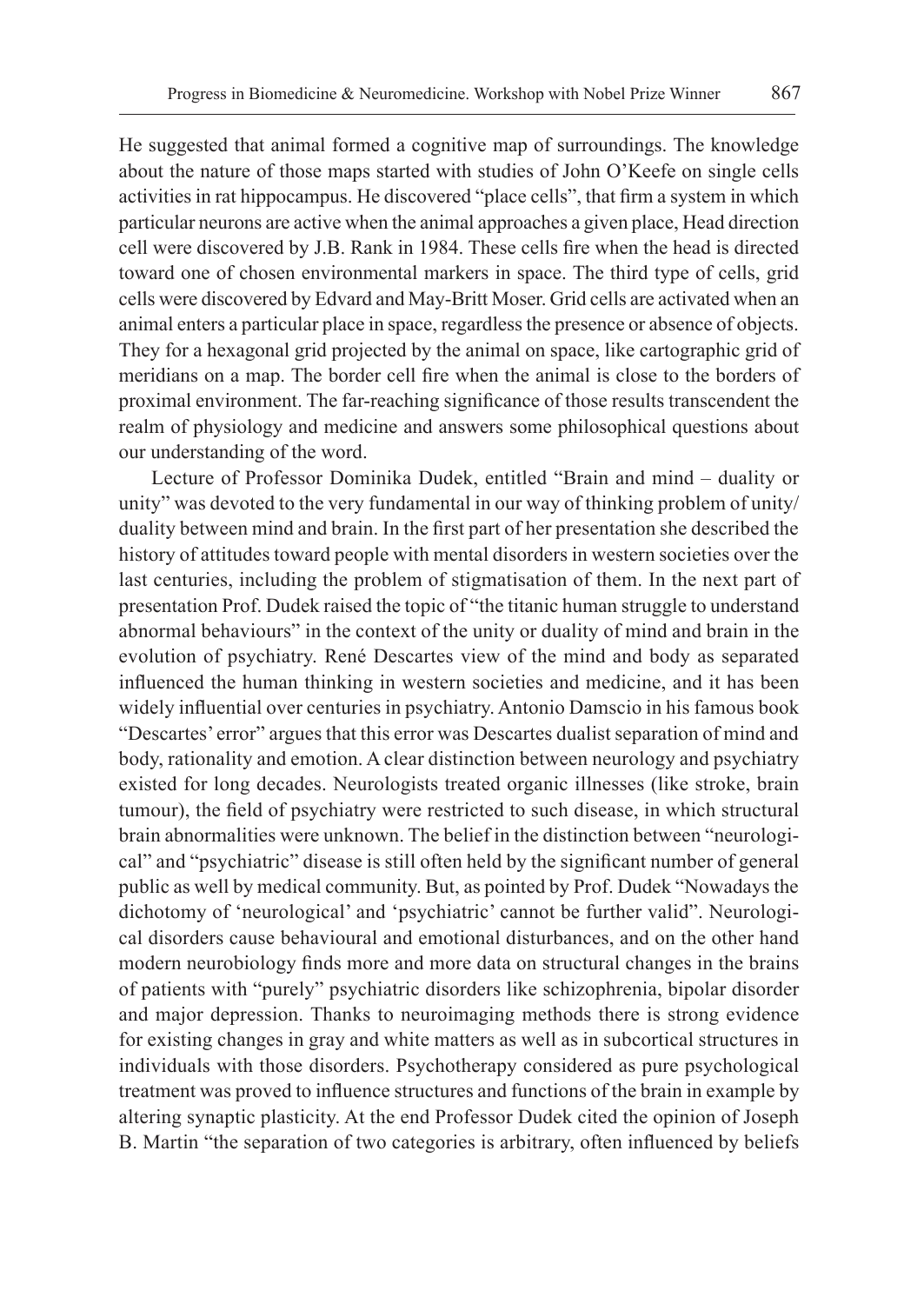rather than proven scientific observations. And the fact that the brain and mind are one makes the separation artificial anyway".

Professor Tadeusz Marek gave a very interesting presentation about functions of the sleep in the context of brain functions. According to Cirelli and Tononi sleep can regroup the brain by giving the synapses a chance to return back to baseline levels following a whole day of learning. Some studies indicated that REM sleep is necessary for turning off the release of neurotransmitters and allow their receptors to recover from desensitisation and regain sensitivity. Ribeiro argue that sleep promotes global synaptic downscaling, leading to reset of synaptic weight that is necessary for the acquisition of new memories and on the other hand also promotes synaptic upscaling able to consolidate recently acquired memories. The result of Lulu Xie research are very exciting as they show that sleep changes the cellular structure of the brain and is associated with a 60% increase in the interstitial space, resulting in a striking increase in convective exchange of cerebrospinal fluid with interstitial fluid and removal of neurotoxic waste products. He ended with the newest (2015, published in "Nature") discovery of potential great importance, made by Antoine Louveau et al., of functional lymphatic vessels in the dural sinuses.

Dr Sławomir Murawiec presented a lecture about neuropsychoanalysis – research on combining discoveries and techniques of psychoanalysis with contemporary neurobiological knowledge and tools used within this field, such as functional magnetic resonance imaging (fMRI). According to its founding Fathers Jaak Panksepp and Mark Solms neuropsychoanalysis is a domain that explores understanding of the human mind, especially as it relates to first-person experience. Neuropsychoanalysis recognises the essential role of neuroscience in such quests and what is central for this stance that it places mind and brain on an equal footing. Philosophical framework formulated by Kant is helpful here – the existence of "things-in-themselves" that can be tested with both perspectives and use their research tools. In this context Solms writes that according to his way of thinking mind is a subjective aspect of the brain, a way of being the brain. Neurobiological research can contribute to the understanding of psychoanalytic concepts such as libido (understood more broadly than the sex drive) by linking them to research on SEEKING system (curiosity and motivation of exploratory) by Panksepp (or mesolimbic dopamine system). This allows the comparison of operating principles formulated at metapsychological level and specific rules of operation described on the basis of neurochemical and neuroanatomical studies. Similarly, psychological studies on defence mechanism of repression using fMRI (AC Schmidt), psychodynamic conflict (P. Siegel), a technique of free association (R. Viviani) are being conducted. This leads to the formation of "first-person neuroscience", such neurobiological studies that – to objective functioning of the brain – remain in its range of perspective and a richness of personal experiencing.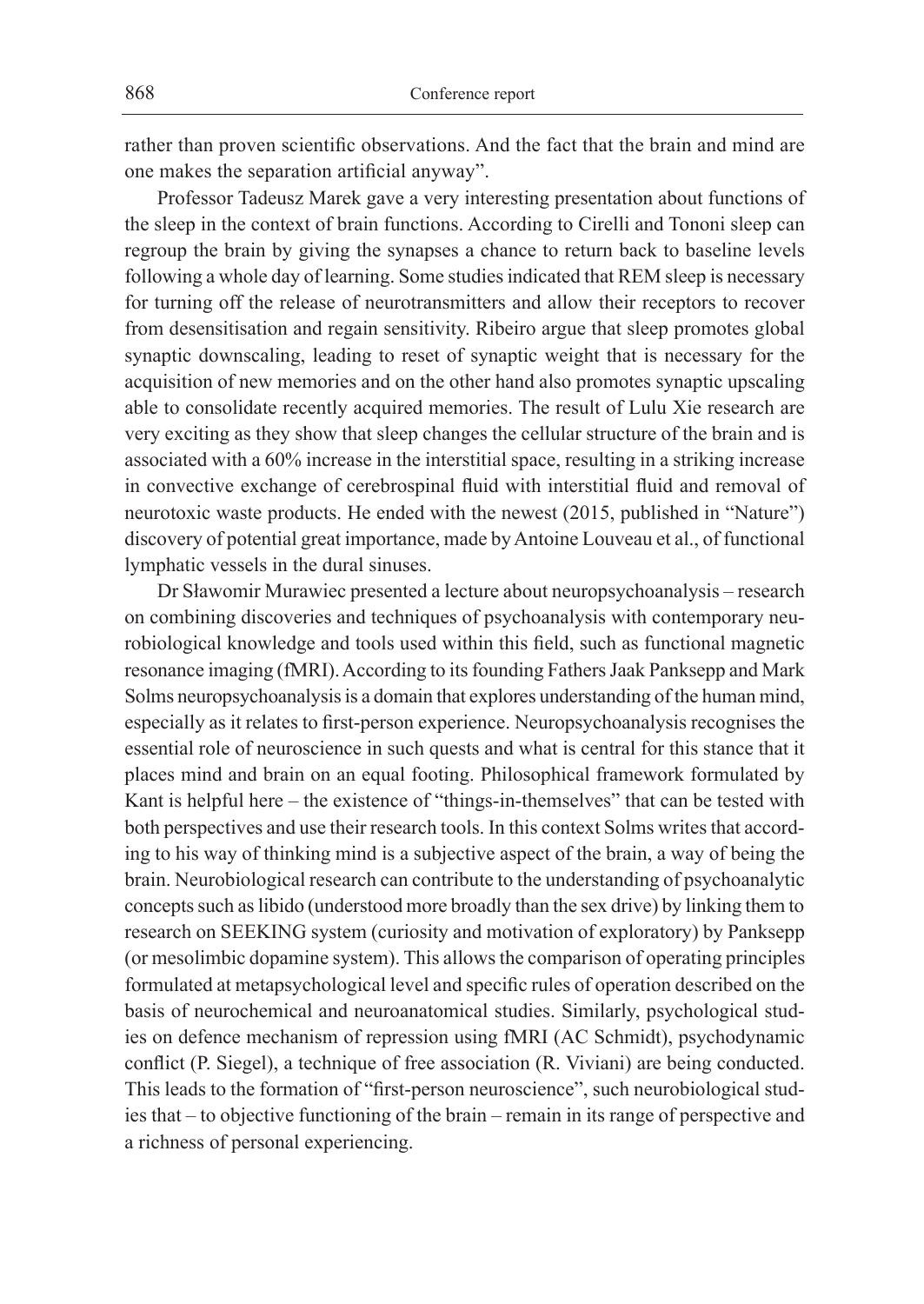In the second day of the conference Professor Włodzisław Duch presented the lecture "Grand challenge: neurophenomics for understanding people, from genes to behaviour". He started from the statement that "the complexity of the brain is unmatched in the known universe". Phenomic is concerned with detailed description of all aspects of organism, from their physical foundations at genetic, epigenetic, molecular and cellular level, through tissues, structures and organs, to the whole organism up to the behavioural and psychological traits –. According to him creating full phenotypes will be extremely difficult, but it is the only way to complete understanding of relations between mind and brain, mental states, behaviours including medical aspects of all those topics. He proposed more general approach, neurocognitive phenomics, treating the brain as a substrate for mental processes shaped by genetic, epigenetic, cellular and environmental factors. According to Prof. Duch "understanding mental processes in a conceptual way at the social or psychological level, without taking into account underlying neurodynamics, will always be limited". In this context he described some examples of behaviour explanation based on neurocognitive phenomics: autism and ADHD, neurobiological foundations for learning styles and formation of beliefs and conspiracy theories, based on distorted memories due to the interplay between learning and emotions. Neurodynamics simulated by computational models of neural structures can be used to understand cognitive and affective aspects of mental states and to understand the influence of biophysical parameters that describe neural activity. The grand challenge of understanding behaviour has computational modelling as its centre, pointing down to molecular and genetic level, and up to behavioural level".

Lecture of Adrian Andrzej Chrobak and Professor Dominika Dudek concerned the role of the cerebellum in cognitive and emotional processes in mental disorders. The cerebellum has traditionally been described as a part of the brain responsible for controlling motor functions. It turned out, however, that the cerebellum is not connected only to the motor areas, but also to areas related to cognition and emotion control such as the prefrontal cortex, the parietal cortex, temporal cortex or amygdala. Schmahmann and Sherman showed in their works that patients with lesions of the cerebellum represent complex cognitive-emotional symptoms, beyond the motor dysfunction. The set of these symptoms was categorised as the Cerebellar Cognitive-Affective Syndrome. During the lecture clinical cases illustrating the effects of damage to the left and right hemispheres of the cerebellum were presented. The rest of the presentation was dedicated to the role of the cerebellum in psychiatric disorders. Authors discussed neuroimaging, clinical and neuropathological abnormalities indicating the structure and function of the cerebellum in autism spectrum disorders, schizophrenia, bipolar disorder, depression and PTSD.

Lectures summarised above were ones the most connected to the field of psychiatry, but many other fascinating topics in the field of biomedicine and neuromedicine